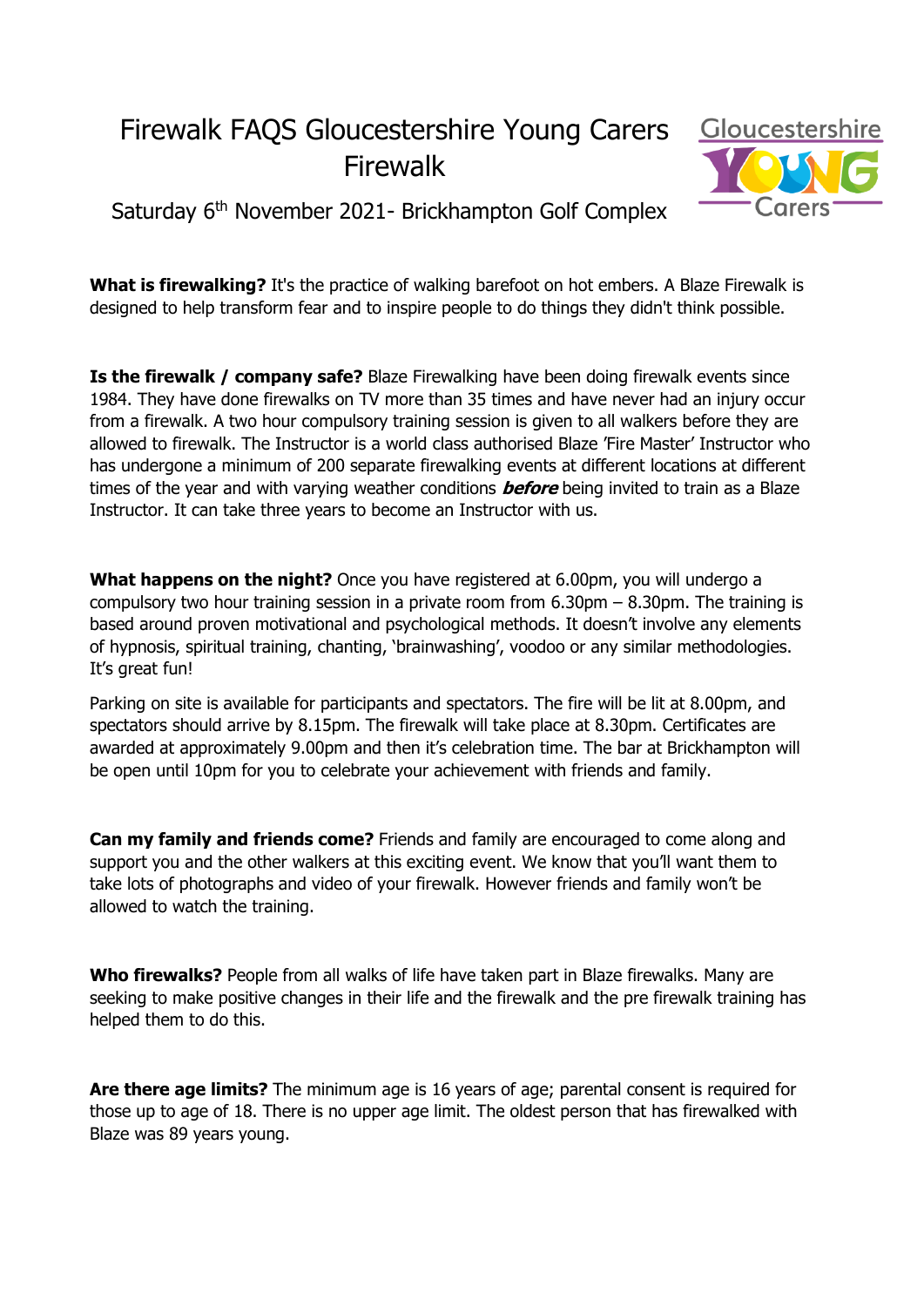**Do I have to do it if I sign up now and what happens if I don't do it?** You may decide not to walk at any time. In fact it is much more courageous to take that decision on the night than it is to be swept along with the body of feeling at the time. If you do change your mind, you will lose your non-refundable £20 deposit. You will need to contact Gloucestershire Young Carers Fundraising team to arrange any refunds of online sponsorship to your sponsors if you do not go ahead with the challenge.

**What does it feel like?** Opinions vary. A number of people don't remember having any physical sensation at all about the experience. Some say it was cold, some say it was warm. Our favourite was that it felt 'fluffy'.

**Is it real fire?** Yes, burning at a mean temperature of 1236 degrees Fahrenheit!

**Do I actually walk on a flaming fire?** No, you walk on the fire bed itself. By the time you come out of the training seminar the fire will have burnt down to embers. If there are any flames they will be down the sides of the fire lane.

**Do I have to run?** Not at all, running pushes your feet deeper into the embers. A quick walking pace is sufficient. You'll be shown the correct pace in the training.

**What happens if I should stop halfway through?** Don't worry, you won't! There will be someone walking beside you. We all need help and support at some points of our lives, we'll support you on your firewalk.

**What happens if it rains?** Provisions are made for all types of weather conditions and as long as the wood is kept dry prior to lighting, the event will go ahead. If torrential rain or high winds are forecast the event may be postponed.

**What's the best thing to wear on the night?** There are no special requirements regarding clothing. Casual clothing is best and you may want to roll up the bottom of your trousers so they don't get dirty. Tights and stockings will need to be removed.

Wear light coloured clothing as this shows up better in photographs and videos.

**I have a medical condition; will I be able to firewalk?** Give Blaze a call on either 0115 840 4329 or 07712048042 and ask to speak to Karen as she was a registered nurse for over 20 years, working in areas such as A&E, Trauma care and was a Sister in an Intensive Care Unit for 11 years. All calls will be treated in the strictest confidence.